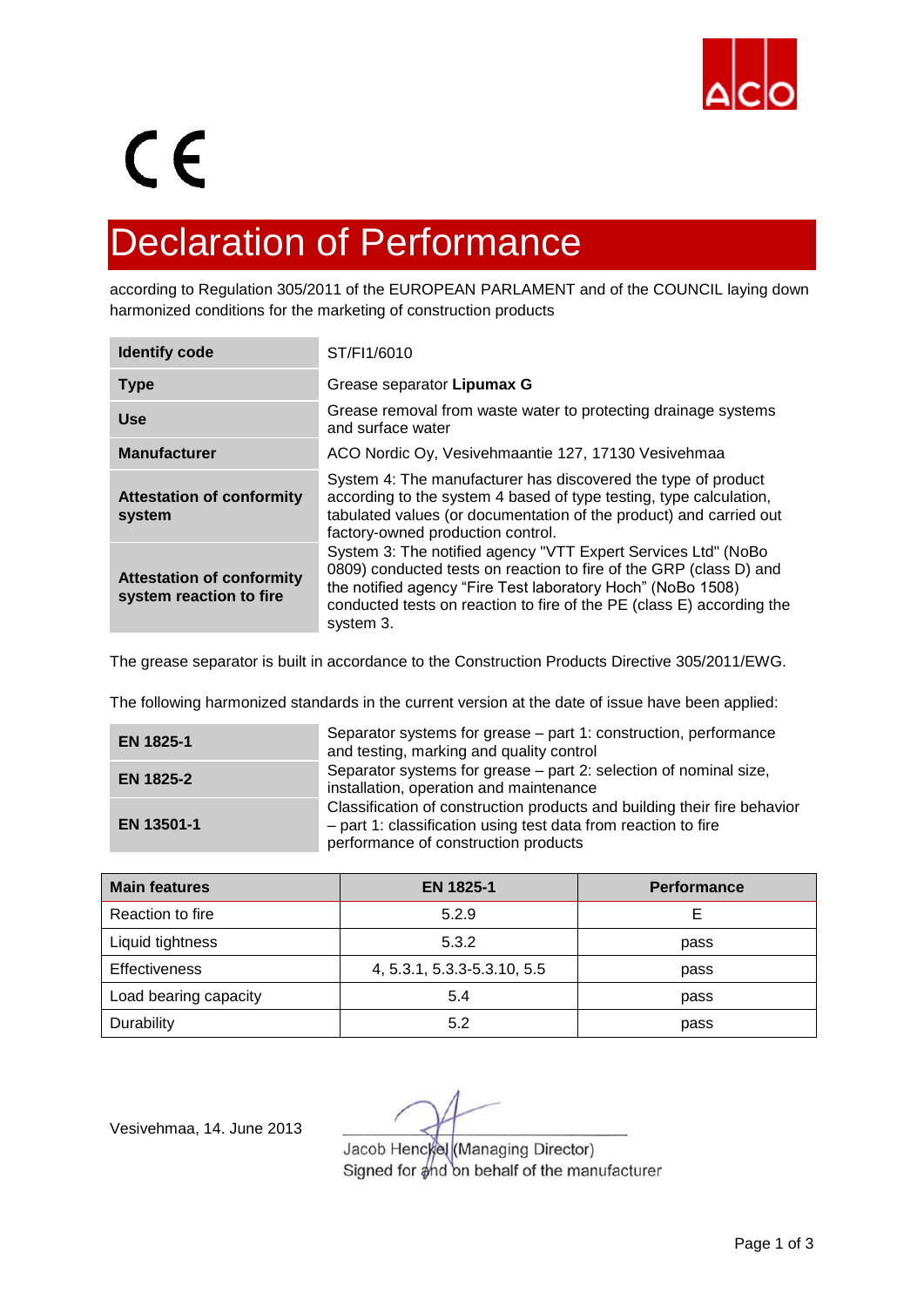

## **Information accompanying the CE marking**

| $\mathsf{C}\in$                                                                                                       |
|-----------------------------------------------------------------------------------------------------------------------|
| ACO Nordic Oy<br>Vesivehmaantie 127<br>17130 Vesivehmaa<br>13                                                         |
| EN 1825-1                                                                                                             |
| Separator system for grease<br>Lipumax G<br>with integrated sludge trap<br><b>NS 1-25</b><br>DoP: ST/FI1/6010         |
| Material: Glass reinforced plastic<br>Internal parts: PE<br>Load bearing capacity: 15 kN<br>Reaction to fire: class E |

## **Overview of the CE marked separator systems for grease Type Lipumax G**

| <b>NS</b>   | Sludge trap | Grease storage<br>capacity | ØD   |
|-------------|-------------|----------------------------|------|
|             |             | (1)                        | (mm) |
| 1/100       | 100         | 180                        | 1000 |
| $1 - 2/200$ | 200         | 180                        | 1000 |
| 2/400       | 400         | 210                        | 1000 |
| 4/400       | 400         | 210                        | 1000 |
| 4/800       | 800         | 320                        | 1200 |
| 7/700       | 700         | 290                        | 1200 |
| 7/1400      | 1400        | 750                        | 1500 |
| 10/1000     | 1000        | 400                        | 1500 |
| 10/2000     | 2000        | 1120                       | 2200 |
| 15/1500     | 1500        | 1120                       | 2200 |
| 15/3000     | 3000        | 1120                       | 2200 |
| 20/2000     | 2000        | 1140                       | 2200 |